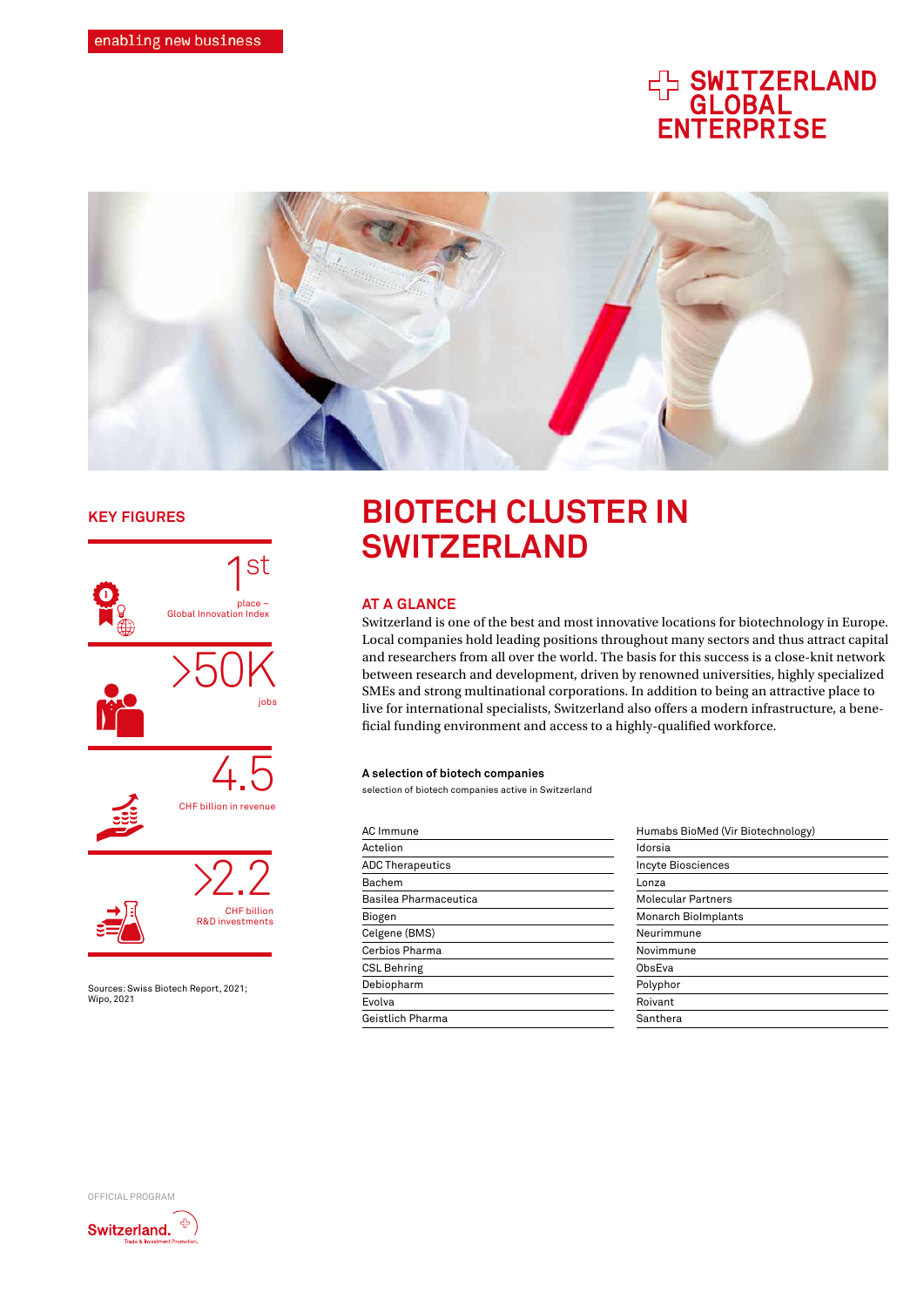# **RESEARCH AND DEVELOPMENT (R&D)**

**• Outstanding biotech-related theoretical and applied public research** takes place at globally leading universities with top international reputations such as ETH Zurich and EPFL as well as several research institutes and cantonal universities.

**Capital investments in Swiss biotech companies** in million CHF, 2010–2020





Sources: swissbiotech.org; EV, 2021

- Switzerland further offers a large range of **modern research laboratories** and **production facilities for pharmaceutical, biological and medical technology products.** Examples include Bio-Technopark Schlieren-Zurich, Switzerland Innovation Park Basel Area Main Campus, Technologiepark Basel, Getec Park Swiss, Campus Biotech, BioArk, and Biopôle.
- Due to the high quality of life and excellent working conditions, Switzerland is very **attractive to qualified foreign staff and managers** and **keeps talent in the country.** For several years in a row, it has ranked first in INSEAD's Global Talent Competitiveness Index and is considered the most attractive destination for talented foreign professionals.
- Major international companies work in **close partnership with renowned Swiss universities** and recruit large numbers of highly educated employees from this available talent pool.
- Switzerland boasts close cooperation between universities and the private sector. This leads to **high productivity in research**  in the biotech sector. Switzerland is one of the world's leading countries in terms of the number of products in the research pipeline.
- **• Major private investments are made in research and development** in Switzerland. Swiss companies spent 15.5 billion Swiss francs on this sector in 2019, investing about 5.7 billion Swiss francs in pharmaceuticals, chemicals and biotechnology.
- The **presence of numerous life science companies**, including financially sound and globally leading pharmaceutical companies such as Novartis and Roche, **offers biotech companies a wide range of opportunities** to enter strategic partnerships.
- Access to international systems for the **protection of intellectual property** (European Patent Office EPO, World Intellectual Property Organization WIPO) enables the use of a central registration procedure without the need for local representatives in each individual country.
- Thanks to its simple and efficient registration procedure for protecting intellectual property, Switzerland is one of the countries with **the highest number of biotechnology patents per capita**.

**European patent applications 2020**

#### **Total applications all fields**

| per mio. inhabitants |       | biotechnology    |     |
|----------------------|-------|------------------|-----|
| Switzerland          | 965.9 | Germany          | 814 |
| Sweden               | 434.2 | Switzerland<br>÷ | 521 |
| Denmark              | 409.6 | France           | 503 |
| Netherlands          | 369.1 | United Kingdom   | 344 |
| Finland              | 340.1 | Netherlands      | 269 |

**Total applications** 

Source: EPO, 2021

**• Switzerland Innovation** is a network of six innovation parks across Switzerland based on a joint initiative of public institutions, academia, and the private sector with a statutory mandate from the Swiss government. Switzerland Innovation forms an ecosystem that allows universities and innovative companies to collaborate and use their knowledge and research results for the development of new marketable products and services. www.switzerland-innovation.com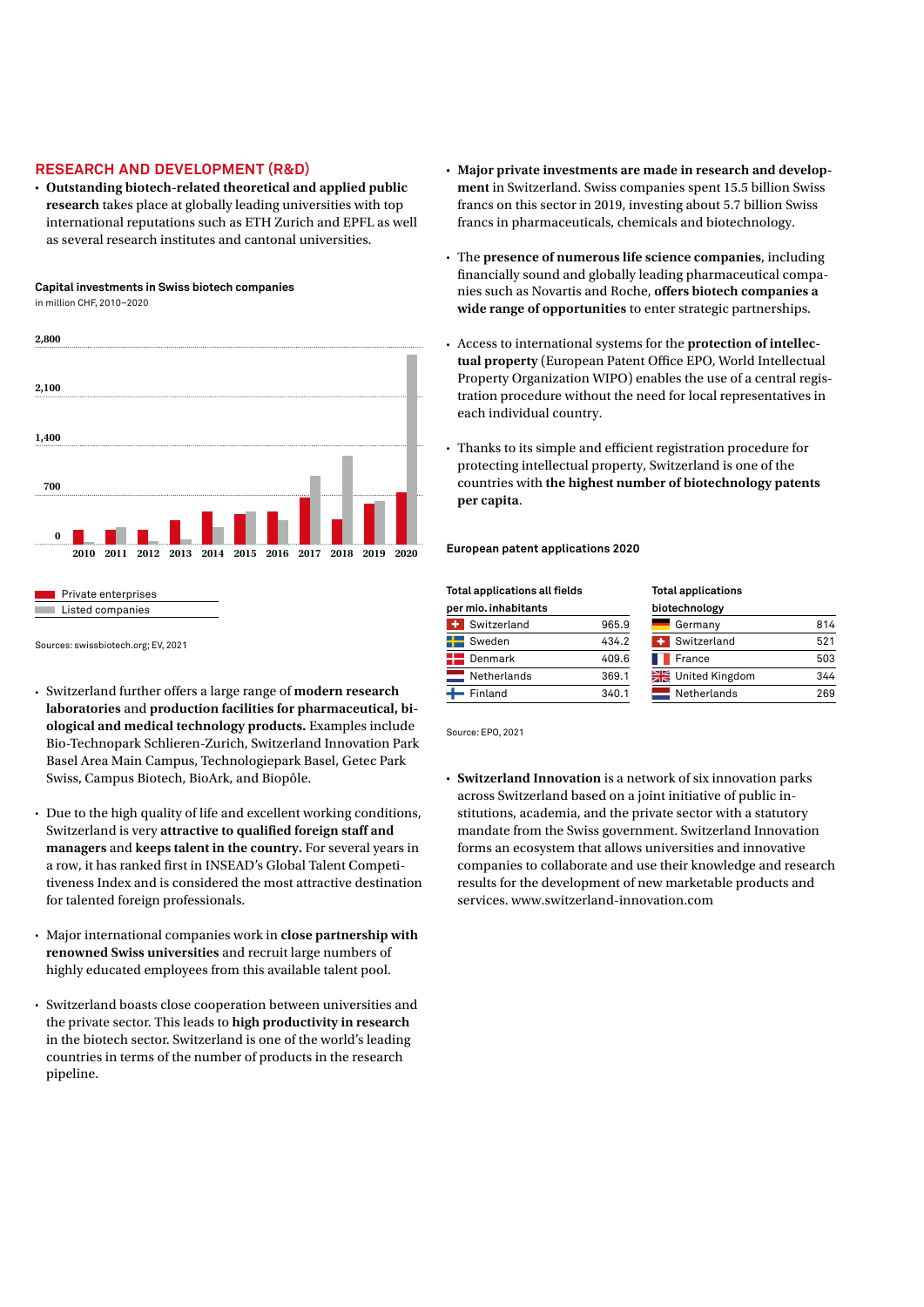#### **COSTS AND FINANCING**

- The Swiss biotech industry is predominantly made up of small to medium-sized enterprises, and is bolstered by capital investment, major interest from global companies in collaborations, and success in national and international project support programs.
- 2020 was the best year ever for Swiss biotech in relation to financing activities, with a total of approximately 3.4 billion Swiss francs raised. Public companies were able to collect almost 2.7 billion Swiss francs of fresh capital.
- The Swiss Innovation Agency **Innosuisse** specifically promotes cooperation between science and the market with innovation projects, networking, training and coaching. Innosuisse has an annual funding budget of around 200 million Swiss francs. The lion's share of this goes to the promotion of innovation projects.
- The **Swiss stock exchange is Europe's leading exchange for life sciences companies**, representing around one third of the European life sciences market capitalization across Europe's major stock exchanges. Switzerland's capital-rich investor base, strong banking system and its leading industry knowhow make up the country's vibrant life sciences ecosystem. This enables companies to efficiently raise capital with the view to drive scientific discovery through to market launch.

#### **The most prominent stock markets in the life sciences sector in Europe**

Free Float Market Capitalization in EUR bn. (Health Care)



| <b>Exchange Group</b> | bn. | Percent |
|-----------------------|-----|---------|
| SIX                   | 561 | 36      |
| <b>LSE Group</b>      | 299 | 19      |
| Euronext              | 262 | 17      |
| Nasdag OMX            | 274 | 18      |
| Deutsche Börse        | 163 | 10      |

Sources: SIX und STOXX All Europe TMI, September 2021

- The healthcare accelerator **BaseLaunch** partners with scientists and entrepreneurs to help launch and grow exceptional biotech companies developing cutting-edge therapeutics. Partners of the accelerator include Roche, Pureos Bioventures, bridgebiio, Roivent Sciences, CSL Behring, and Johnson & Johnson.
- The **startup scene** in Switzerland is vibrant with biotech in a leading position. According to the 2021 Swiss Venture Capital Report, the biotech startup sector grew by over 31% in 2020.
- First-class **technology and innovation park** infrastructure all over Switzerland – alongside research institutions – promote startups and spin-offs .
- Startups and newly established foreign companies are eligible for partial, or in some cases complete **exemption from corporate and capital taxes** at cantonal level for a period of up to ten years.

#### **FRAMEWORK CONDITIONS AND MARKET ENTRY**

- Swiss free trade policy creates the optimum framework for **trading goods and services** with important partners. Agreements with all major industrial nations ensure that companies are only taxed in one country.
- Due to the international recognition of its high standards for quality, Switzerland is well-suited to being a **strategic test market** ("early adopter market") for the launch of new biotech medicines.
- In contrast to the procedure in other countries, a single authority governs applications for approval in the fields of biotechnology and genetic engineering (Federal Coordination Center for Biotechnology), which means **minimal bureaucracy and straightforward procedures.**
- With its long tradition in life sciences and a strong infrastructure in advanced manufacturing, Switzerland offers a dense and experienced network of peers, universities and suppliers over a geographically manageable terrain. It is precisely because Switzerland is a small country that industry benefits from this **experienced cluster along the entire value chain** to develop, produce and market new products and services **all in one place**.